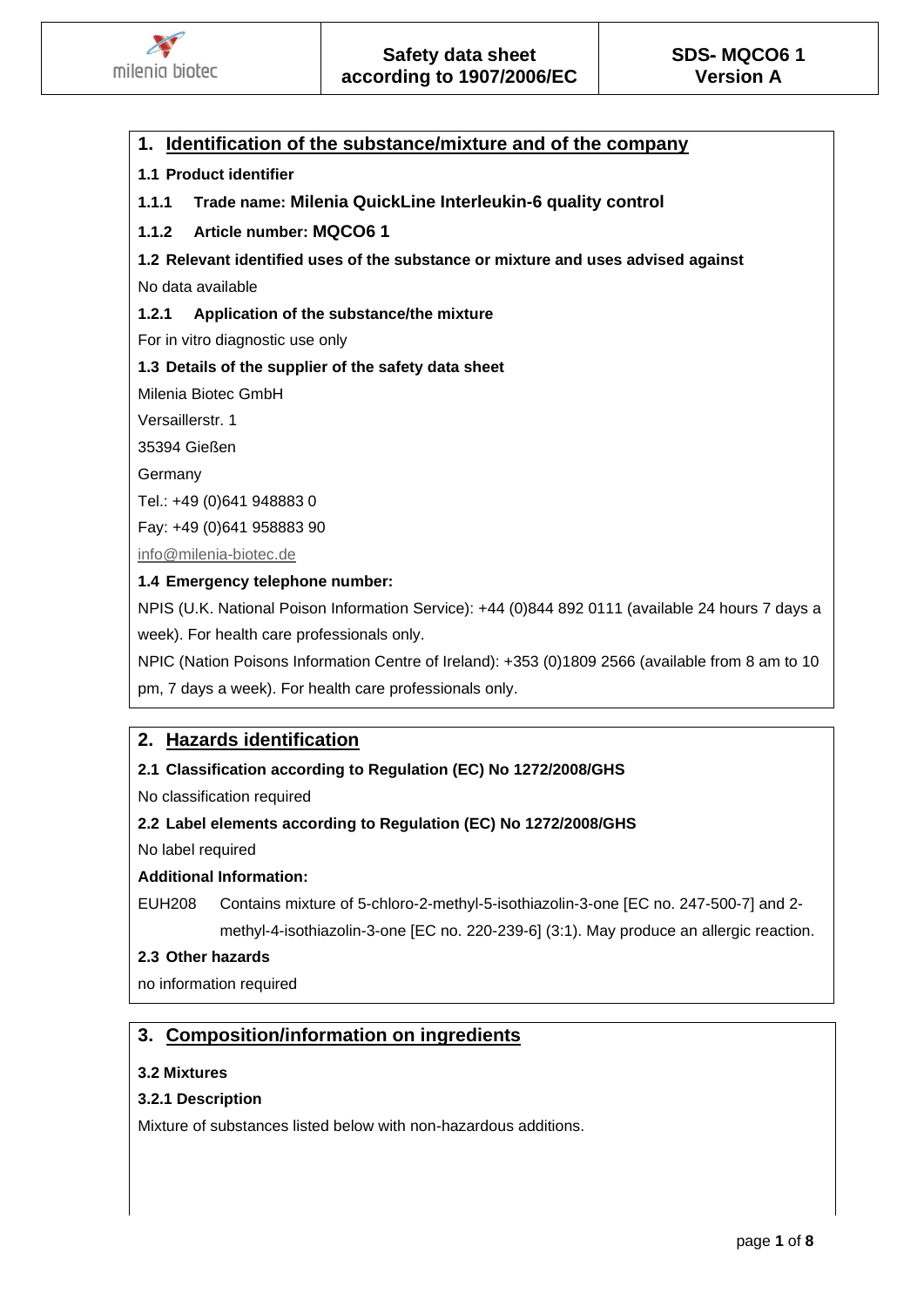

# **3.2.2 Dangerous components Milenia QuickLine IL-6 Control 1 (MQL6C1), Milenia QuickLine IL-6 Control 2 (MQL6C2) Cas-No./EG No.: Description Concentration** 55965-84-9/247-500-7 220-239-6 Mixture of 5-Chloro-2-methyl-3(2H)-isothiazolone (CIT) <0.0015% and 2-Methyl-3(2H)-isothiazolone (MIT) (3:1) Acute Tox. 3, H301; Acute Tox. 2, H310; Acute Tox. 2, H330; Skin corrosion, 1C, H314; Skin sensitisation 1A, H317; Eye damage 1, H318; Aquatic Acute 1, H400; Aquatic Chronic 1, H410 Specific concentration limits: Skin Corr. 1C; H314: C>= 0.6 % Skin Irrit. 2; H315: 0.06 % <=C < 0.6 % Eye Dam. 1; H318: C>= 0.6 % Eye Irrit. 2; H319: 0,06 % <=C < 0.6 % Skin Sens. 1A; H317: C >=0.0015 % M Factor: M=100 (acute), M=100 (chronic)

**Addition Information:** No need for declaration below 0.1 %

# **4. First aid measures**

Due to the low concentration of chemicals and the chromatographic nature of the assay personal damages are extremely unlikely if the test is done according to the instructions. So far no injuries have been reported that could be linked to the use of the lateral flow immunoassay. For safety reasons general First Aid measures for chemical substances will be listed nevertheless.

# **4.1 Description of first aid measures**

**General information:** If irritation or signs of toxicity occur, seek medical attention

**After inhalation**: Remove source of exposure; supply fresh air

**After skin contact:** Remove source of exposure; wash affected area with water

**After eye contact:** Remove source of exposure; rinse opened eye for several minutes under running water

**After swallowing:** drink copious amounts of water

## **4.2 Most import symptoms and effects, both acute and delayed**

No further relevant information available.

## **4.3 Indication of any immediate medical attention and special treatment needed**

No further relevant information available.

# **5. Firefighting measures**

**5.1 Extinguishing media**

**Suitable extinguishing agents:**

CO2, water spray, foam, dry chemical

## **5.2 Special hazards arising from the substance or mixture**

No further relevant information available.

#### **5.3 Advice for firefighters**

**Protective equipment:** No special measures required.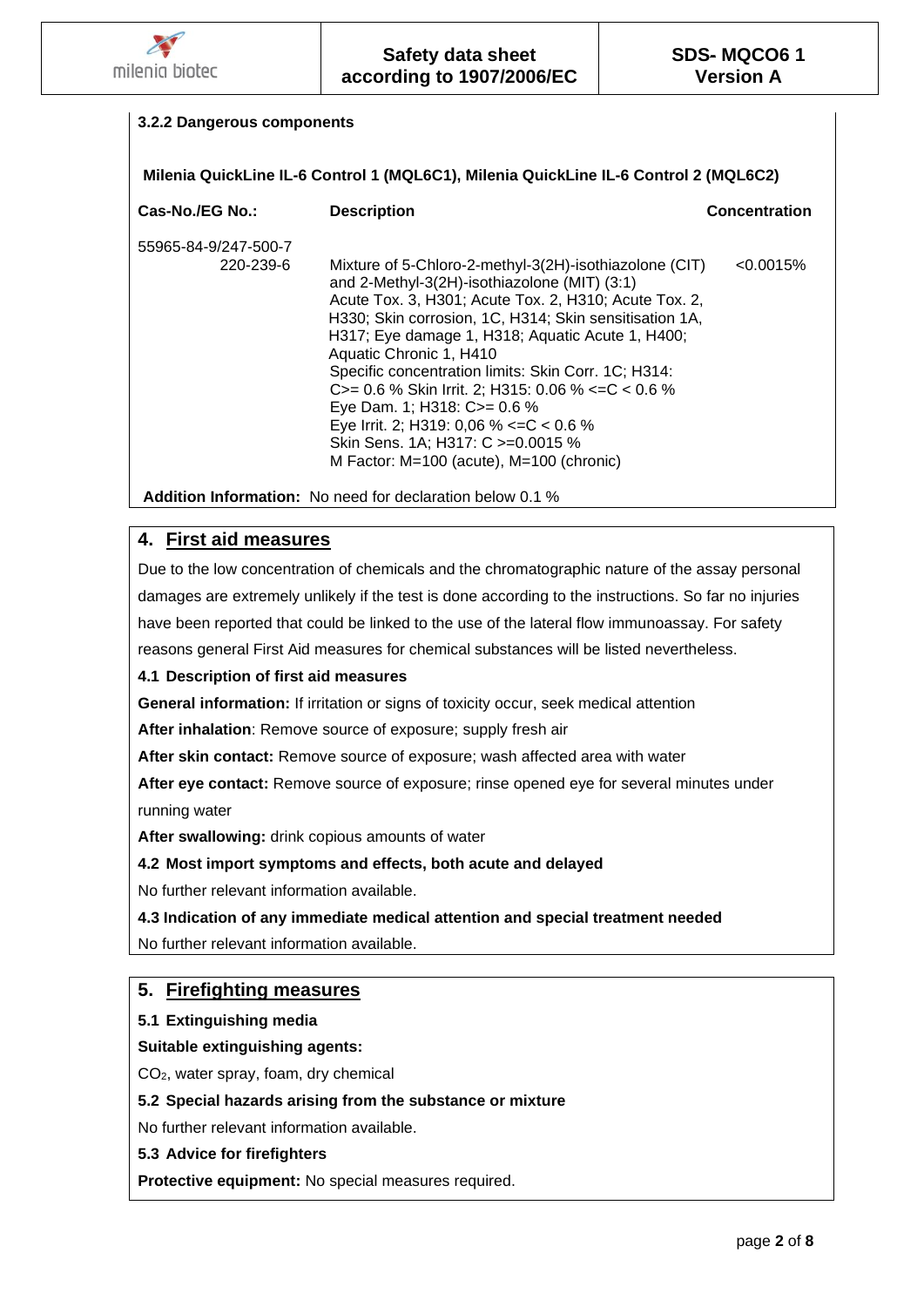

# **6. Accidental release measures**

**6.1 Personal precautions, protective equipment and emergency procedures**

Wear suitable gloves and eve/face protection. Wear protective clothing.

#### **6.2 Environmental precautions**

no information required

**6.3 Methods and material for containment and cleaning up:**

Absorb liquid components with liquid-binding material.

#### **6.4 Reference to other sections**

See Section 7 for information on safe handling

See Section 8 for information on personal protection equipment

See Section 13 for disposal information

# **7. Handling and storage**

**7.1 Precautions for safe handling:** Keep away from food and beverages, wash hands before breaks and at the end of work. Avoid contact with the eyes and skin.

**Information about fire – and explosion protection:** No special measures required.

**7.2 Conditions for safe storage, including any incompatibilities**

**Requirements to be met by storerooms and receptables:** No special requirements.

**Information about storage in one common storage facility:** Not required.

**Further information about storage conditions:** None.

**Maximum storage temperature:** 8°C

**Minimum storage temperature:** 2°C

**7.3 Specific end use(s)** No further relevant information available.

# **8. Exposure controls/personal protection**

**8.1 Control parameters**

**Ingredients with limit values that require monitoring at the workplace:**

Not necessary

**8.2 Exposure controls**

**Appropriate engineering controls** No further data; see item 7.

**Individual protection measures, such as personal protective equipment**

#### **General protective and hygienic measures:**

Keep away from food and beverages, wash hands before breaks and at the end of work. Avoid contact with the eyes and skin.

**Respiratory protection:** Not required.

**Hand protection: Protective gloves** 

**Material of gloves:** As the product is a preparation of several substances, the resistance of the glove material can not be calculated in advance and has therefore to be checked in the application. **Penetration time of glove material:** The exact break through time has to be found out by the manufacturer of the protective gloves and has to be observed.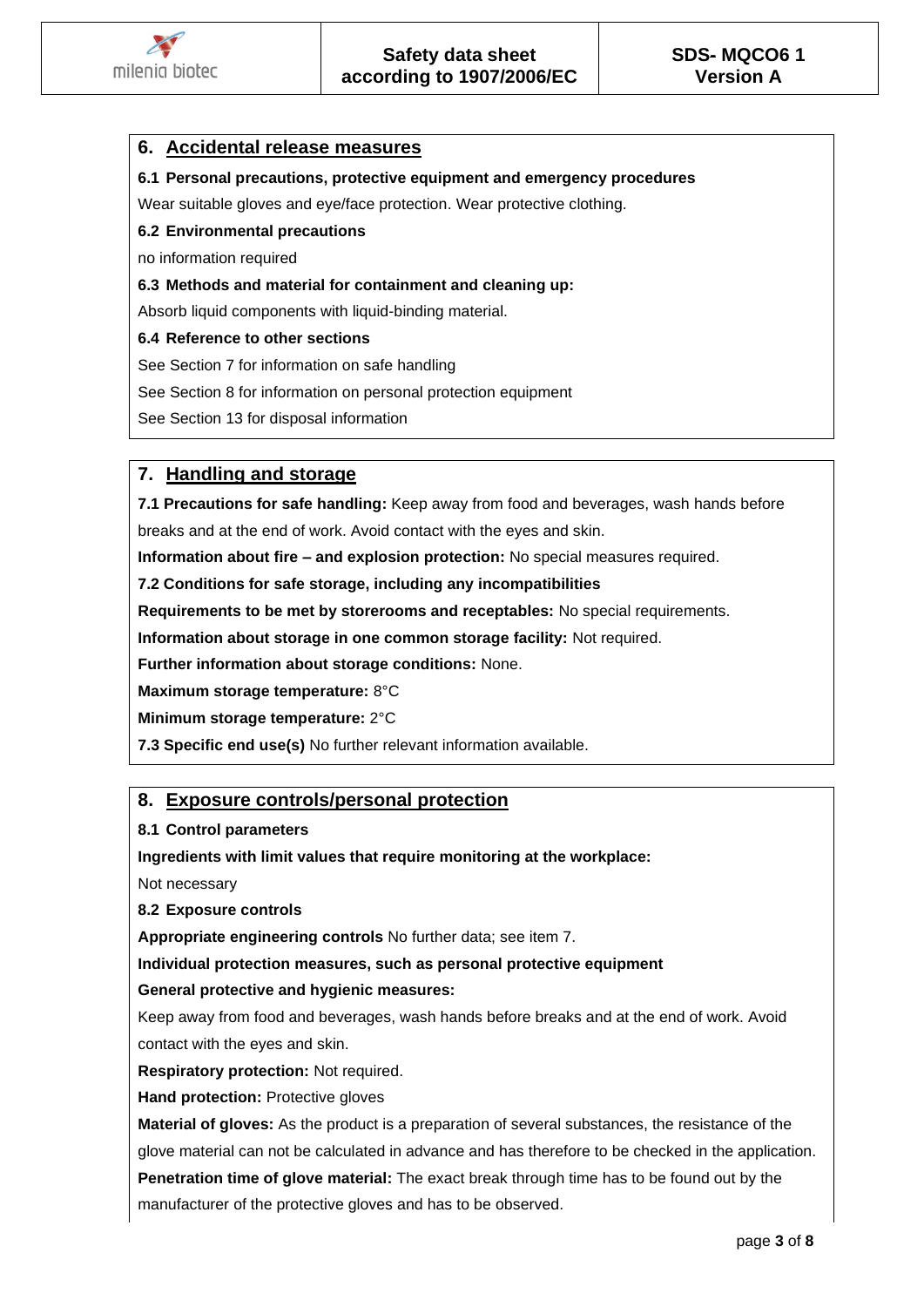

**Eye/face protection:** protective lab glasses. **Body protection:** protective work clothing. **9. Physical and chemical properties 9.1 Information on basic physical and chemical properties General Information: MQL6C1/MQL6C2 Physical state:** lyophilized **in the lyophilized** in the lyophilized **in the lyophilized** in the lyophilized **Colour:** colourless to slightly yellow **Odour:** only a state of the state of the state of the state of the state of the state of the state of the state of the state of the state of the state of the state of the state of the state of the state of the state of th **Odour threshold: not determined not determined not determined Melting point/freezing point** not applicable **Boiling point or initial boiling point and boiling range:** not determined **Flammability:** not applicable that the state of the state of the state of the state of the state of the state of the state of the state of the state of the state of the state of the state of the state of the state of the **Lower and upper explosion limit** not applicable not applicable **Flash point:** not determined Auto-ignition temperature: **not determined** and  $\alpha$  and  $\alpha$  and  $\alpha$  are not determined **Decomposition temperature:** Note that the set of the set of the set of the set of the set of the set of the set of the set of the set of the set of the set of the set of the set of the set of the set of the set of the set **Density not determined not determined pH at 20°C:**  $\sim$  7 **Viscosity Kinematic viscosity:** Notice and Text and Text and Text and Text and Text and Text and Text and Text and Text and Text and Text and Text and Text and Text and Text and Text and Text and Text and Text and Text and Text and **Dynamic:** not determined **Solubility Water:** soluble and soluble and soluble and soluble and soluble and soluble and soluble  $\mathbb{R}$ **Partition coefficient n-octonol/water (log value):** not determined **Vapour pressure:** National Property of the set of the set of the set of the set of the set of the set of the set of the set of the set of the set of the set of the set of the set of the set of the set of the set of the se **Density and/or relative density: not determined not determined 9.2 Other information 19.2 Other information 19.2 Other information available Appearance Form** lyophilized **Important information on protection of health and environment, and on safety. Ignition temperature** not applicable not applicable not applicable **Explosive properties product does not present an explosion hazard Solvent content** not applicable not applicable not applicable not applicable not applicable **Organic solvents** 0.0 % **Change in condition Evaporation rate** not determined **Information with regard to physical hazard classes Explosives** void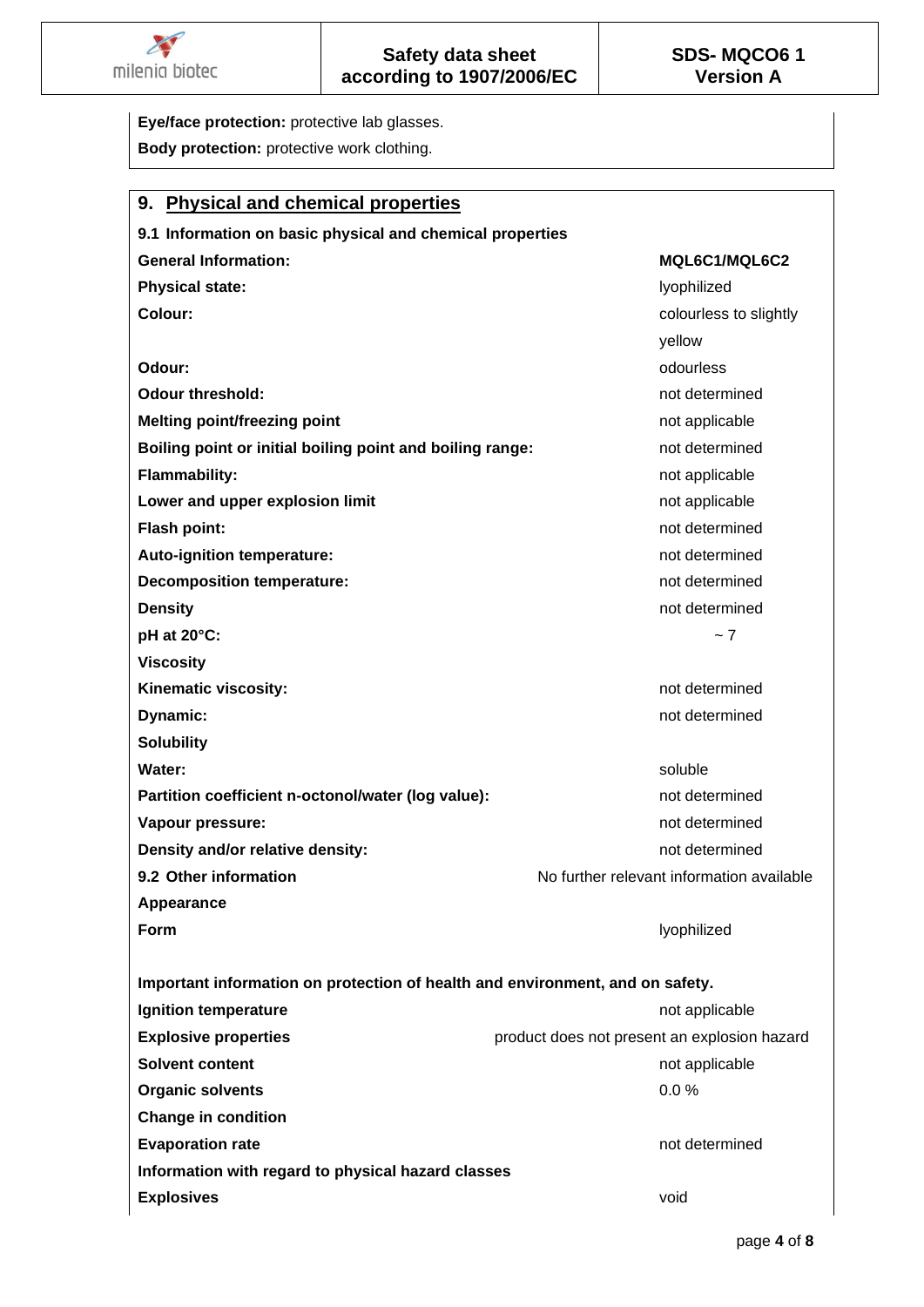| <b>Flammable gases</b>                        | void |
|-----------------------------------------------|------|
|                                               |      |
| Aerosols                                      | void |
| <b>Oxidising gases</b>                        | void |
| <b>Gases under pressure</b>                   | void |
| <b>Flammable liquids</b>                      | void |
| <b>Flammable solids</b>                       | void |
| Self-reactive substances and mixtures         | void |
| <b>Pyrophoric liquids</b>                     | void |
| <b>Pyrophoric solids</b>                      | void |
| Self-heating substances and mixtures          | void |
| Substances and mixtures, which emit flammable | void |
| gases in contact with water                   | void |
| <b>Oxidising liquids</b>                      | void |
| <b>Oxidising solids</b>                       | void |
| <b>Organic peroxides</b>                      | void |
| <b>Corrosive to metals</b>                    | void |
| <b>Desensitised explosives</b>                | void |

# **10.Stability and reactivity**

**10.1 Reactivity** no data available

**10.2 Chemical stability** 

**Thermal decomposition / conditions to be avoided:**

No decomposition if used according to specifications.

## **10.3 Possibility of hazardous reactions**

No dangerous reactions known.

## **10.4 Conditions to avoid**

No further relevant information available.

## **10.5 Incompatible materials**

No further relevant information available.

## **10.6 Hazardous decomposition products:**

Plastic device; Test strip: hazardous decomposition of products during burning possible

# **11. Toxicological information**

## **11.1 Information on hazard classes as defined in Regulation (EC) No 1272/2008**

**Acute toxicity** Based on available data, the classification criteria are not met.

## **LD/LC50 values relevant for classification**

**CAS:** 55965-84-9, Mixture of 5-Chloro-2-methyl-3(2H)-isothiazolone (CIT) and 2-Methyl-3(2H)-

isothiazolone (MIT) (3:1)

**oral LD50**: 53 mg/kg

**Skin corrosion/irritation** No effect known.

**Serious eye damage/irritation** No effect known.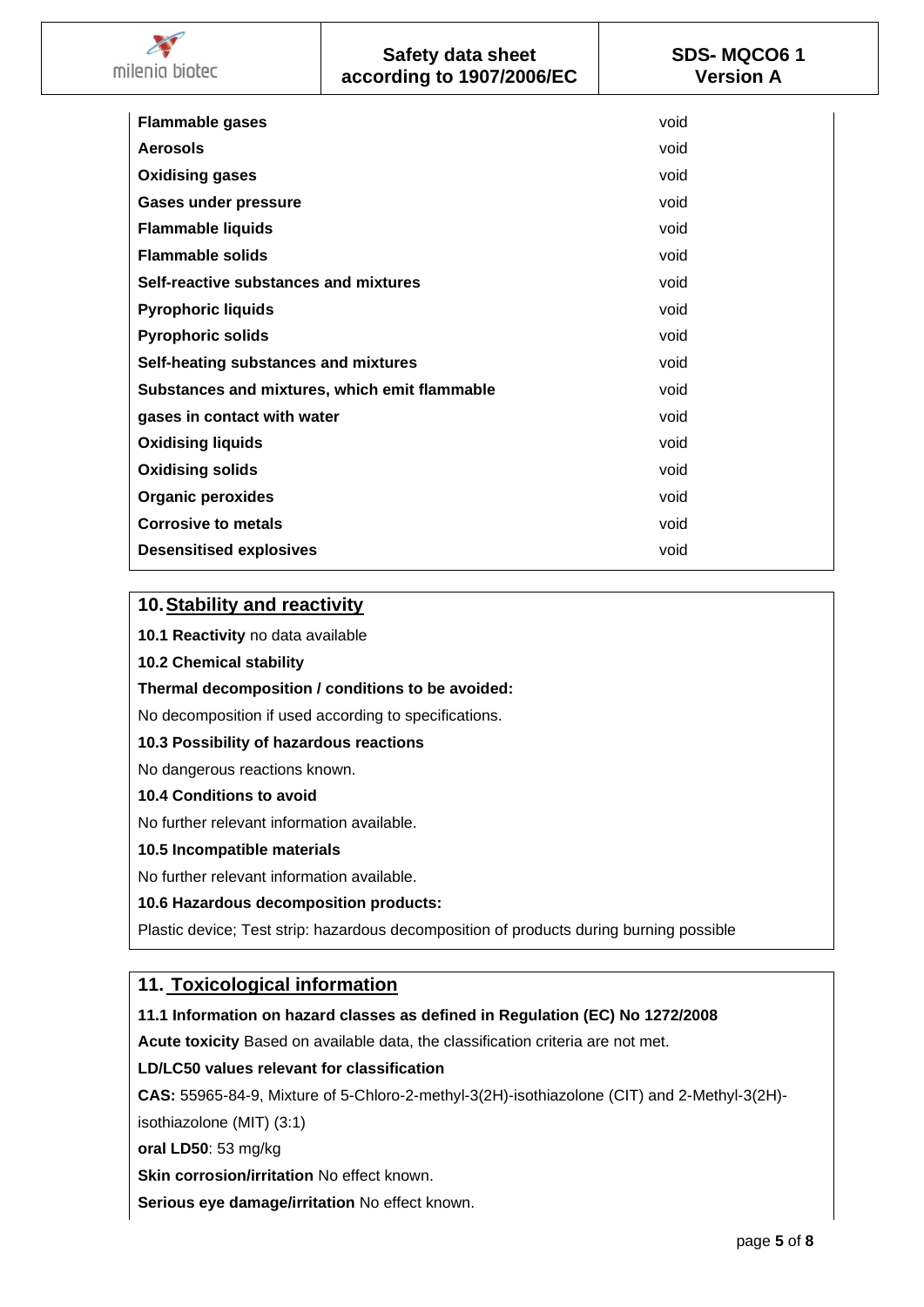**Respiratory or Skin sensitisation** No irritant effect known.

**Germ cell mutagenicity** No effect known.

**Carcinogenicity** Based on available data, the classification criteria are not met.

**Reproductive toxicity** Based on available data, the classification criteria are not met.

**STOT-single exposure** Based on available data, the classification criteria are not met.

**STOT-repeated exposure** Based on available data, the classification criteria are not met.

**Aspiration hazard** Based on available data, the classification criteria are not met.

**11.2 Information on other hazards**

**Endocrine disrupting properties** None of the ingredients are included.

# **12.Ecological information**

**12.1 Toxicity**

**Aquatic toxicity:** no data available

**12.2 Persistence and degradability** no data available

**12.3 Bioaccumulative potential** no data available

**12.4 Mobility in soil** no data available

**12.5 Results of PBT and vPvB assessment** not applicable

**12.6 Endocrine disrupting properties** no data available

**12.7 Other adverse effects**

**Additional ecological information:** none

**General notes:**

In the concentrations at hand an environmental threat is not to be expected. The concentration of the substances in the reagent is so low that there is no need for declaration.

# **13.Disposal considerations**

# **13.1 Waste treatment methods**

**Recommendation:** Disposal must be made according to official local regulations.

**Uncleaned packaging:**

**Recommendation:** Disposal must be made according to official local regulations.

**Recommended cleansing agents:** not applicable.

| <b>14. Transport information</b> |      |
|----------------------------------|------|
| 14.1 UN number or ID number      |      |
| ADR, ADN, IMDG, IATA             | void |
| 14.2 UN proper shipping name     |      |
| ADR, ADN, IMDG, IATA             | void |
| 14.3 Transport hazard class(es)  |      |
| ADR, ADN, IMDG, IATA             | void |
| Class                            |      |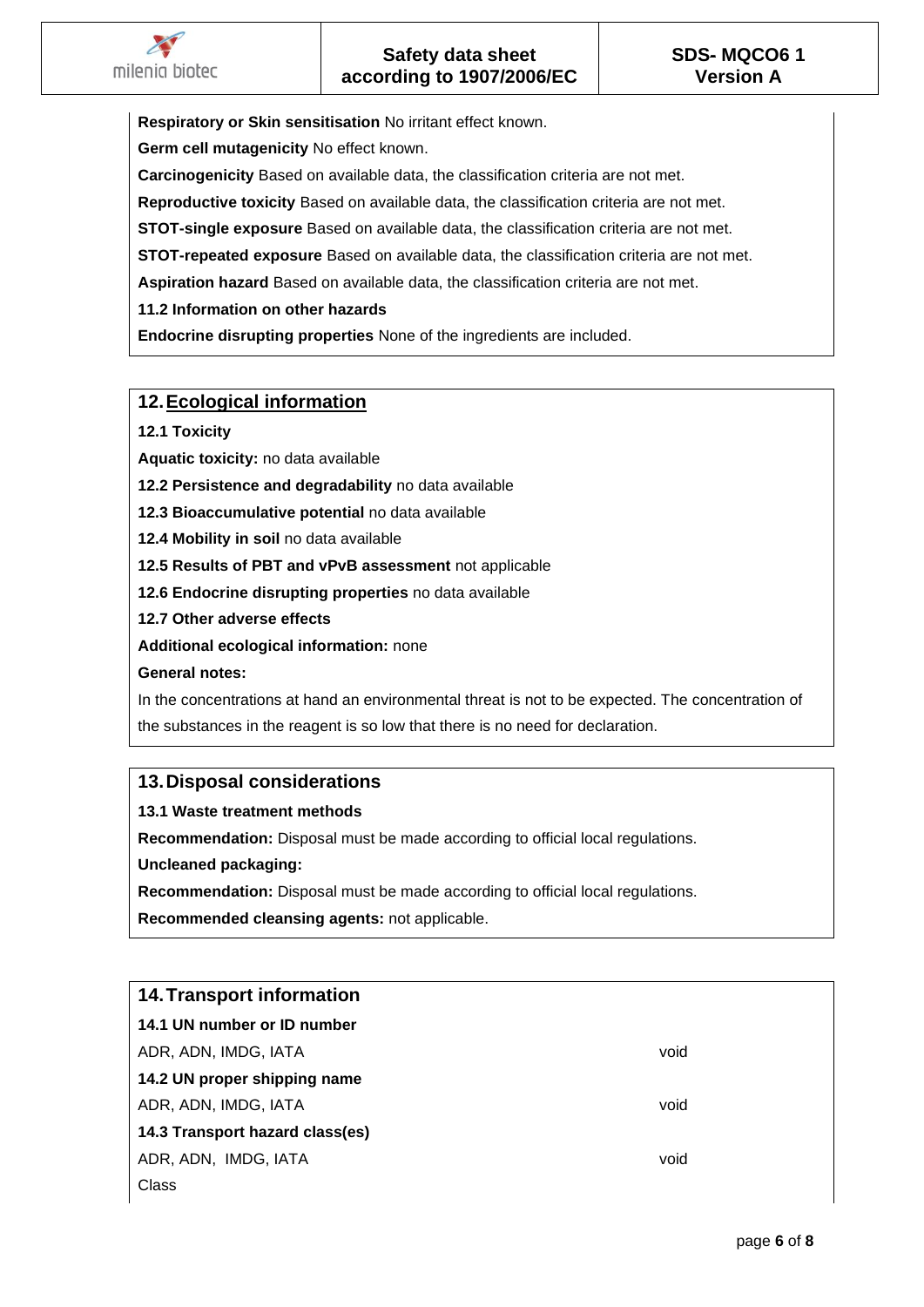| 14.4 Packaging group                                         |                |
|--------------------------------------------------------------|----------------|
| ADR, IMDG, IATA                                              | void           |
| <b>14.5 Environmental hazards:</b>                           |                |
| Marine pollutant:                                            | no             |
| 14.6 Special precautions for user                            | not required   |
| 14.7 Maritime transport in bulk according to IMO instruments | not applicable |
| UN "Model Regulation":                                       | void           |

# **15.Regulatory information**

**15.1 Safety, health and environmental regulations/legislation specific for the substance or mixture**

**Regulation (EU) 2019/1148**

milenia biotec

**Annex I – Restricted Explosives Precursors** None of the ingredients is listed.

**Annex II – Reportable Explosives Precursors** None of the ingredients is listed.

**15.2 Chemical safety assessment:** A chemical safety assessment has not been carried out.

# **16. Other information**

The given information is based on the current state of knowledge but does not guaranty product performances and cannot be used as basis for legal disputes. Milenia Biotec GmbH makes no warranties and assumes no liability in connection with the use of this information or in case of inappropriate handling of this product. Users should strictly respect the insert instructions. This is the user's responsibility to determine the suitability of this information and to assure the adoption of necessary safety precautions.

## **Relevant phrases**

H301 Toxic if swallowed.

H310 Fatal in contact with skin.

H314 Causes severe skin burns and eye damage.

H315 Causes skin irritation.

H317 May cause an allergic skin reaction.

H318 Causes serious eye damage.

H319 Causes serious eye irritation.

H330 Fatal if inhaled.

H400 Very toxic to aquatic life.

H410 Very toxic to aquatic life with long lasting effects.

**Department issuing SDS:** Quality Management

# **Abbreviations and acronyms:**

ADR: European Agreement Concerning the International Carriage of Dangerous Goods

IMDG: International Maritime Code for Dangerous Goods

IATA: International Air Transport Association

GHS: Globally Harmonised System of Classification and Labelling of Chemicals